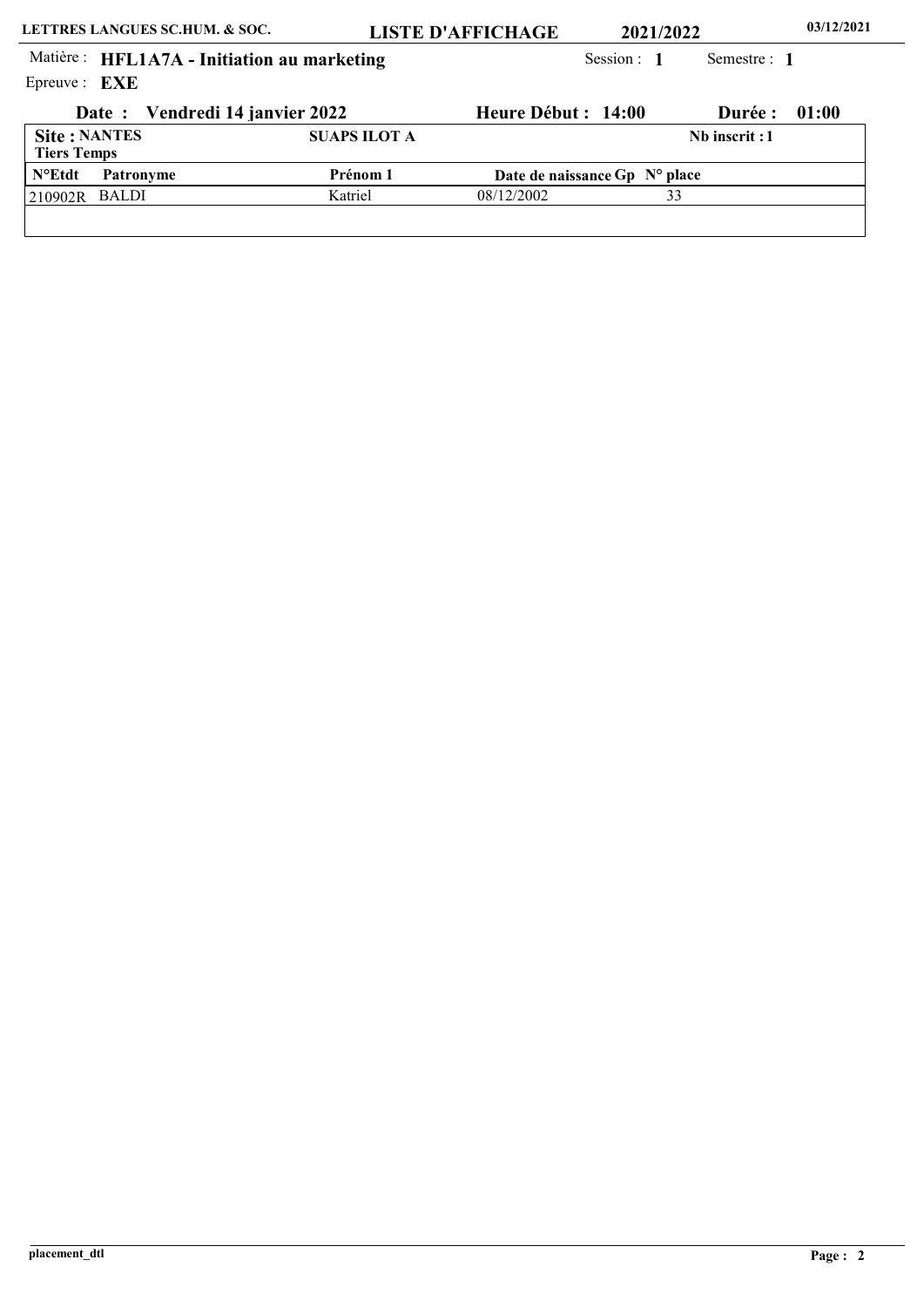|                     | Date: Vendredi 14 janvier 2022 |                     | Heure Début : 14:00 |                               | Durée :        | 01:00 |
|---------------------|--------------------------------|---------------------|---------------------|-------------------------------|----------------|-------|
| <b>Site: NANTES</b> |                                | <b>SUAPS ILOT B</b> |                     |                               | Nb inscrit: 48 |       |
| $N^{\circ}$ Etdt    | Patronyme                      | Prénom 1            |                     | Date de naissance Gp N° place |                |       |
|                     | 216968K BEN AMOR               | Chaïma              | 30/04/2003          | 51                            |                |       |
|                     | 217935L BENCHRIF               | Mohamed             | 07/09/2003          | 52                            |                |       |
|                     | 217848R BENETEAU               | Camille             | 13/02/2003          | 53                            |                |       |
|                     | 204999A BENMOUSSA              | Dounia              | 21/12/2002          | 54                            |                |       |
| 213111S             | <b>BENOIT</b>                  | Louna               | 05/05/2003          | 55                            |                |       |
|                     | 198448E BENOMARI               | Mohamed-Amine       | 18/04/2001          | 56                            |                |       |
|                     | 211764D BENTO RAMOS            | Lola                | 07/12/2003          | 57                            |                |       |
|                     | 217655G_BERIEVA                | Kamila              | 04/10/2003          | 58                            |                |       |
|                     | 216100R BERNARD                | Tom                 | 06/08/2003          | 59                            |                |       |
|                     | 214861U BERSANOUKAEVA          | Aishat              | 08/04/2002          | 60                            |                |       |
|                     | 214003M BESSEAU                | Inès                | 29/07/2003          | 62                            |                |       |
|                     | 212925Q BETHYS                 | Tom                 | 14/08/2003          | 63                            |                |       |
|                     | 21B476C_BETTAHAR               | Lotfi               | 16/07/2003          | 64                            |                |       |
| 215606E BIZEUL      |                                | Elisa               | 25/03/2003          | 65                            |                |       |
|                     | 211870T BLAKEMORE              | Fern                | 09/08/2003          | 66                            |                |       |
|                     | 21C436W_BLANCHARD              | Thelma              | 05/02/2003          | 67                            |                |       |
|                     | 215574U BLANDIN                | Vivien              | 15/01/2003          | 68                            |                |       |
|                     | 213681M BLUTEAU                | Grégoire            | 12/07/2003          | 69                            |                |       |
| 214814T BOBEFF      |                                | Ignacio             | 17/11/2002          | 70                            |                |       |
|                     | 211645Z BOLZER                 | Elouan              | 14/04/2002          | 71                            |                |       |
|                     | 216201B BOLZER                 | Loann               | 24/09/2003          | 72                            |                |       |
| 217366S BONAN       |                                | Thylane             | 16/10/2003          | 73                            |                |       |
|                     | 2116600 BONERANDI--PÉRÉNNOU    | Jeanne              | 24/11/2003          | 74                            |                |       |
|                     | 213378H BONNAUD                | Natasha             | 26/09/2003          | 75                            |                |       |
| 217677F             | <b>BONNECHERE</b>              | Clément             | 25/07/2003          | 76                            |                |       |
| 216975S             | <b>BORIES</b>                  | Elina               | 02/10/2003          | 77                            |                |       |
|                     | 210702Z BORYS YERA             | Viviana             | 29/08/2001          | 78                            |                |       |
|                     | 218236N BOUAAZAOUY             | Imad                | 21/10/2003          | 79                            |                |       |
|                     | 21A523R BOUCAULT               | Océane              | 02/06/1999          | 80                            |                |       |
|                     | 211747K BOUGUE                 | Fiona               | 04/12/2002          | 81                            |                |       |
|                     | 213547R BOUHNOUCHE             | Chaïma              | 25/10/2003          | 82                            |                |       |
|                     | 217618R BOUKOURA               | Nahla               | 31/07/2003          | 83                            |                |       |
|                     | 213956L BOURAIMA               | Djèmila             | 03/01/2002          | 84                            |                |       |
|                     | 206655A BOURDIN                | Elisa               | 15/07/2002          | 85                            |                |       |
|                     | 185116N BOURLIER               | Antoine             | 13/11/2000          | 86                            |                |       |
|                     | 213102H BOUZEMARENE            | Gabrielle           | 14/06/2002          | 87                            |                |       |
|                     | 17G370T BRAHIM ABDALA          | Mohamed Embarec     | 20/05/1993          | 88                            |                |       |
|                     | 215098C BRAMOULLE              | Rachel              | 03/04/2002          | 89                            |                |       |
|                     | 21B936C BRANCO                 | Enzo                | 03/12/2002          | 90                            |                |       |
|                     | 2146730 BRETECHER              | Emma                | 19/08/2003          | 92                            |                |       |
|                     | 211061P BRIAND                 | Marie               | 03/02/2003          | 93                            |                |       |
|                     | 206099W BRICAUD                | Marine              | 15/08/2002          | 94                            |                |       |
| 216865Y BROCQ       |                                | Chloé               | 11/07/2003          | 95                            |                |       |
|                     | 218681X BROSSARD               | Arthur              | 16/06/2003          | 96                            |                |       |
| 216990J             | <b>BRUNEL</b>                  | Marius              | 06/08/2003          | 97                            |                |       |
| 204375X BUARD       |                                | Pierrick            | 17/12/1998          | 98                            |                |       |
| 212905T             | <b>BURON</b>                   | Nina                | 10/03/2003          | 99                            |                |       |
| 211651F             | <b>CABILIC</b>                 | Océane              | 21/02/2003          | 100                           |                |       |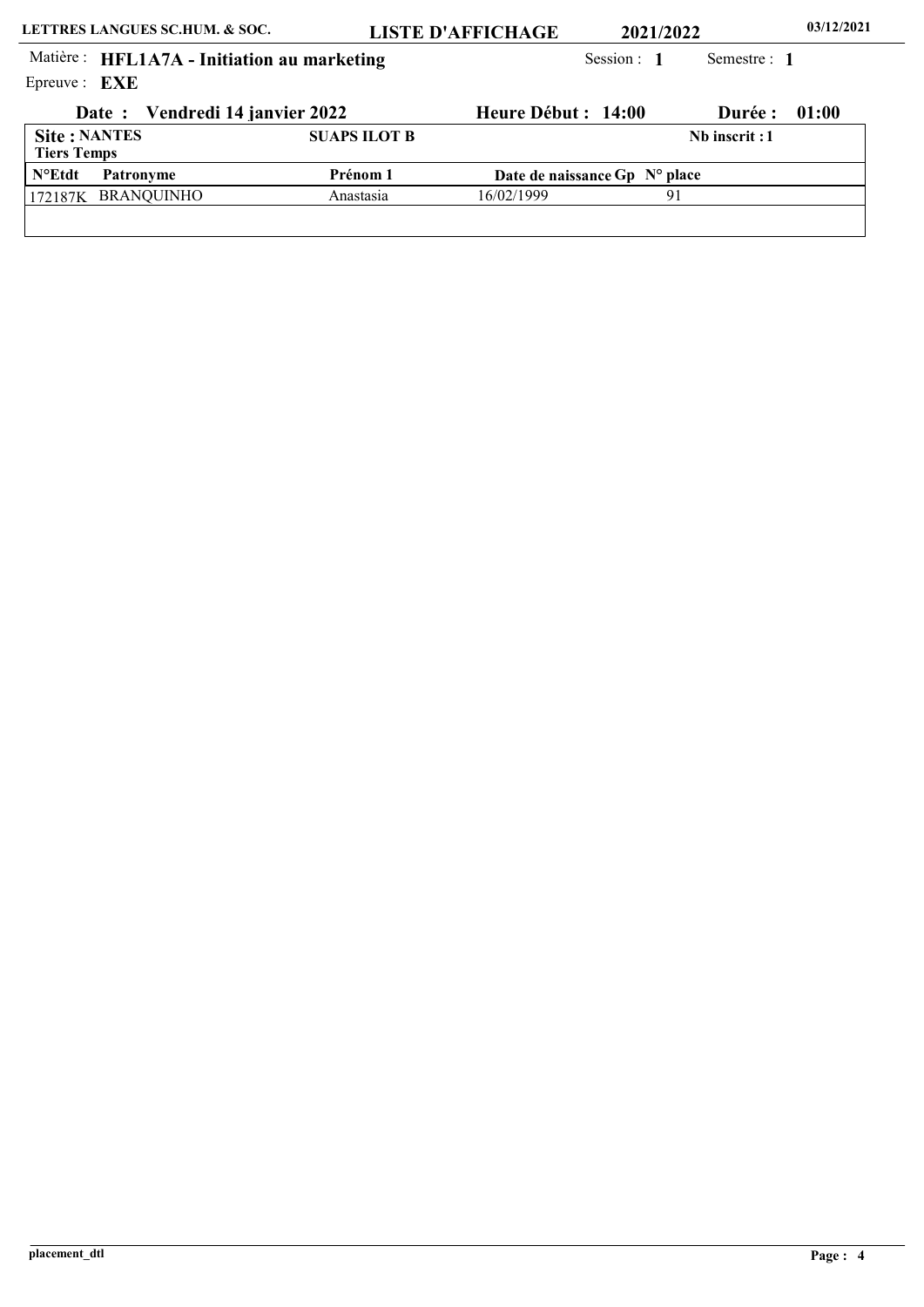Date : Vendredi 14 janvier 2022 Heure Début : 14:00 Durée : 01:00

Semestre : 1

Epreuve : **EXE** Matière : HFL1A7A - Initiation au marketing Session : 1

Date de naissance Gp N° place 217553W CALVO DE OLMOS 219373Z CANOVAS CANTAIS 218391G CARBONNIER 211422G CASTELLI-FLON 20E293U CAUT 212296G CAVET **CETE** 21A101H CHALME **CHANU** CHARNACÉ CHASSÉ **CHATEIGNER** CHAUSSAT CHAUVEL CHAUVET CHERIF CHEVALLIER CLAVIER 214689H COATES 198232U COCHARD 217684N CODINA 210525G COKAJ **COLLEN** COLLING CONSTANTINI 215482U COQUARD **COUTON COUTURE COUTY CYPERS** 215476N CYPERS DA SILVA SAPALO 200782R 207526X DABO DALLAHI 212194W DALLOYAU 217844M DANAIRE--LAMBOUR 21A099F DAROUECHE 213087R DAVID 210515W DE GIUSTI DE JESUS VIZCAINO DE MIOLLIS DEBAR-MONCLAIR DECANDIA DECHAUME DEGASNE DEL BENE DEL MISSIER DELALANDE DELARUE Patronyme Arthur Benjamin Maléna Julia Sarah Quentin Christina Hamza Rose Lilou Eva Alexis Jade Aurélien Capucine Eileen Bakhta Pauline Océane Libby Noa David Senada Marine Jack Margaux Ophélie Rémi Julien Emma Callista Méline Lisandra Diankemba Salma Alise Laura Nour April Gaia Nikauly Jade Cynthia Anna Antoine Salomé Erika Eléa Emie Margot Prénom 1 29/06/2004 12/04/2002 19/04/2003 07/04/2003 21/06/2002 20/01/1998 26/07/2003 02/09/2003 16/03/2002 26/10/2000 28/08/2003 09/07/2003 21/10/2003 07/08/2003 04/04/2003 30/03/2003 16/07/2001 16/07/2003 07/10/2002 26/10/2003 12/02/2001 15/08/2002 21/05/2002 14/12/2003 13/10/2003 05/05/2003 15/05/2003 29/06/2003 11/02/2002 08/04/2003 17/10/2002 17/10/2002 19/02/2002 13/07/2002 30/07/2003 12/04/2003 19/11/2003 29/06/1999 10/10/2003 04/03/2001 06/05/2002 06/10/2003 21/05/2001 02/03/2001 14/11/2002 17/07/2003 23/09/2000 30/05/2003 02/11/2001 28/12/1997 215012J 210767U 185086F 214733F 211593S 217191C 212920K 216254J 216130Z 213978K 218032R 218239R 211725L 210947Q 211683Q 210850K 212099S 218407Z 203659T 213467E 212206J 211370A 210799E 21B859T 219852U 211757W 21B864Z 213881E 204241B 153987C N°Etdt 101 102 103 104 105 106 107 108 109 110 111 112 113 114 115 116 117 118 119 120 121 122 123 124 125 126 127 128 129 130 131 132 133 134 135 136 137 138 139 140 141 142 143 144 145 146 147 148 149 150 Site : NANTES SUAPS ILOT C Nb inscrit :50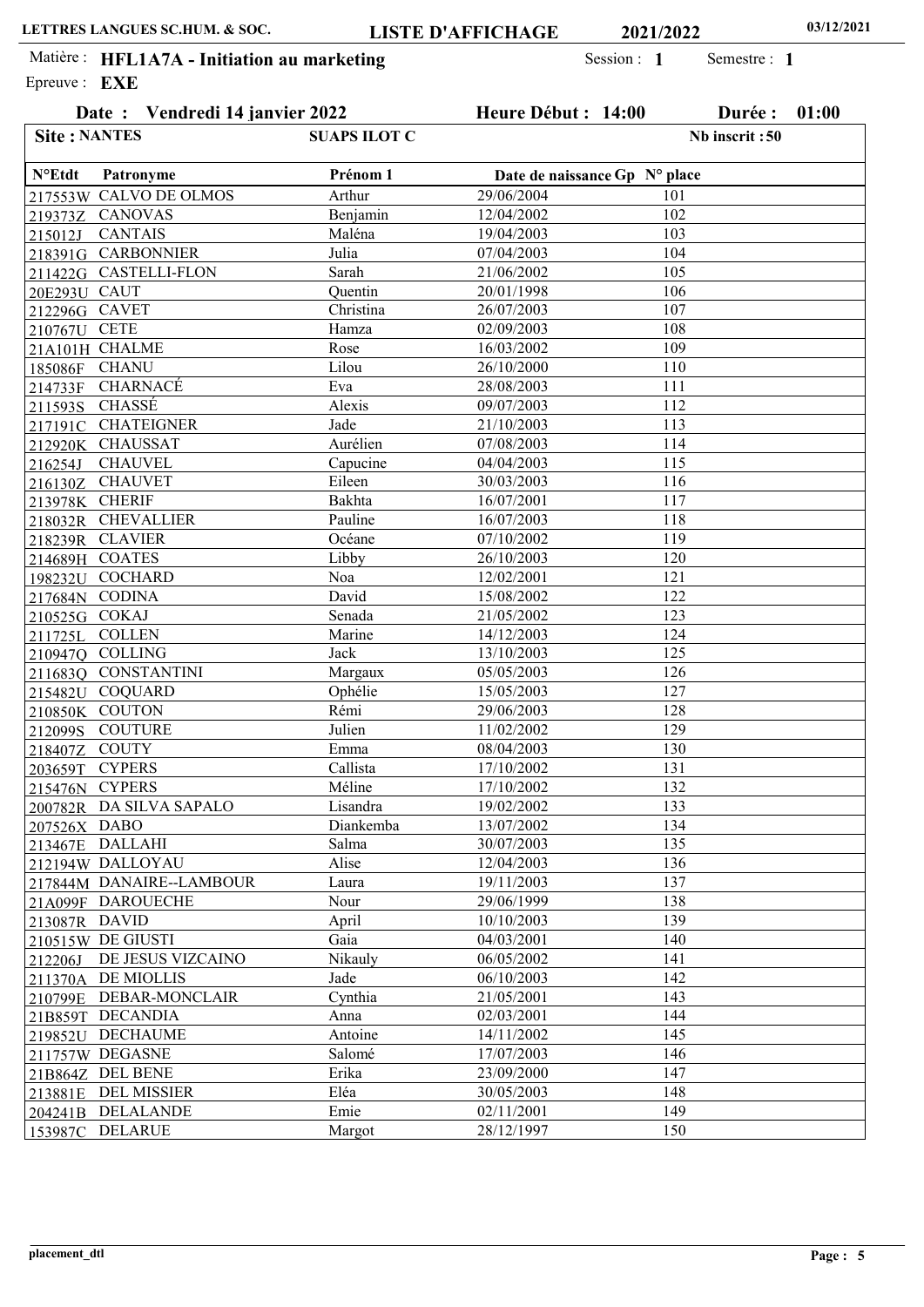| ________ |                                |                     |                      |  |
|----------|--------------------------------|---------------------|----------------------|--|
|          | Date: Vendredi 14 janvier 2022 | Heure Début : 14:00 | <b>Durée : 01:00</b> |  |
| e: EXE   |                                |                     |                      |  |

| <b>Site: NANTES</b> |                          | <b>SUAPS ILOT D</b> |                               | Nb inscrit: 48 |
|---------------------|--------------------------|---------------------|-------------------------------|----------------|
| <b>N°Etdt</b>       | Patronyme                | Prénom 1            | Date de naissance Gp N° place |                |
|                     | 21A659P DELAUNAY         | Jade                | 20/03/2003                    | 151            |
| 218324J             | <b>DELBAERE</b>          | Roxane              | 29/07/2003                    | 152            |
|                     | 21B529K DELORME          | Ines-Nicole         | 22/02/2003                    | 153            |
| 219369U DENIAU      |                          | Marius              | 02/03/2003                    | 154            |
| 213949D DENIS       |                          | Adrien              | 23/10/2003                    | 155            |
| 21A583G DENIS       |                          | Elvina              | 20/05/2003                    | 156            |
|                     | 212392L DEQUENEC BLONDEZ | Gabriel             | 20/07/2004                    | 157            |
|                     | 214100S DESHAIS          | Louka               | 30/01/2003                    | 158            |
| 216056T DETOC       |                          | Karen               | 01/07/2003                    | 159            |
|                     | 217015L DEVEAUX          | Mya                 | 04/11/2003                    | 160            |
| 214276J             | <b>DEVILLERS</b>         | Lana                | 17/02/2004                    | 161            |
| 204427D DIA         |                          | Sada                | 27/08/2001                    | 162            |
|                     | 21B500D DIA ADOTEVI      | Isis                | 31/03/2002                    | 163            |
| 18D077J DIABY       |                          | M'Bemba             | 18/02/2000                    | 164            |
| 18C576P DIGUET      |                          | Inès                | 28/08/2000                    | 165            |
| 211331H DIJOUX      |                          | Johanna             | 18/12/2003                    | 166            |
|                     | 210584W DJAZIME          | Nasser              | 24/02/1996                    | 167            |
| 217906E DJEDJE      |                          | Blanche-Emmanuella  | 24/09/2003                    | 168            |
| 216265W DJEDJE      |                          | Ognime              | 10/11/2000                    | 169            |
|                     | 20H665K DONOSO CAMACHO   | Romina              | 14/07/2002                    | 170            |
|                     | 215706N DORISCA          | Océane              | 05/11/2003                    | 171            |
| 218052N DOSSO       |                          | Maëlys              | 10/04/2003                    | 172            |
|                     | 204239Z DOUCOURÉ         | Dianké              | 29/06/2001                    | 173            |
| 214697R DOUET       |                          | Jules               | 23/12/2002                    | 174            |
|                     | 20D493A DOUKHANE         | Rayane              | 02/01/2002                    | 175            |
|                     | 211220M DOURMAP          | Lise                | 19/05/2003                    | 176            |
| 217330D DUBEY       |                          | Hanna               | 02/05/2001                    | 177            |
| 218289W DUBOIS      |                          | Matéo               | 07/11/2001                    | 178            |
|                     | 20E040U DUCHAIGNE        | Zia                 | 19/07/2003                    | 179            |
| 208644M DUFON       |                          | Lisa                | 19/04/2002                    | 180            |
|                     | 216891B DURAND           | Hugo                | 17/07/2003                    | 181            |
|                     | 214464N DURGEAUD         | Margaux             | 18/10/2003                    | 183            |
|                     | 217384M EL ALAMI         | Faouzy              | 27/01/2003                    | 184            |
|                     | 212784M EL BOUHALI       | Aniss               | 13/02/2001                    | 185            |
|                     | 2162370 EL MAIDI         | Youssef             | 02/10/2002                    | 186            |
| 215415X ELAIN       |                          | Léa                 | 12/06/2002                    | 187            |
|                     | 190838H EMANE BOMO       | Akono               | 26/06/1998                    | 188            |
|                     | 216971N ERRAHIM          | Mohamed             | 29/04/2002                    | 189            |
| 213088S ESPIN       |                          | Liam                | 14/06/2002                    | 190            |
|                     | 211880E ETOURNEAU        | Camille             | 14/12/2003                    | 191            |
| 210871H EVAIN       |                          | Oceane              | 07/07/2003                    | 192            |
| 211317S EVANO       |                          | Emmeline            | 28/09/2003                    | 193            |
| 21B393M FADIGA      |                          | Idrissa             | 19/09/2003                    | 194            |
| 203432X FATIMI      |                          | Riad                | 25/04/2000                    | 195            |
| 218452Y FATIN       |                          | Lisa                | 28/08/2003                    | 196            |
|                     | 212106A FATTORELLI       | Clément             | 12/04/2003                    | 197            |
|                     | 204263A FAUCHARD         | Lucrèce             | 14/12/2002                    | 198            |
|                     | 211620X FAUVARQUE        | Margot              | 31/10/2003                    | 199            |
|                     |                          |                     |                               |                |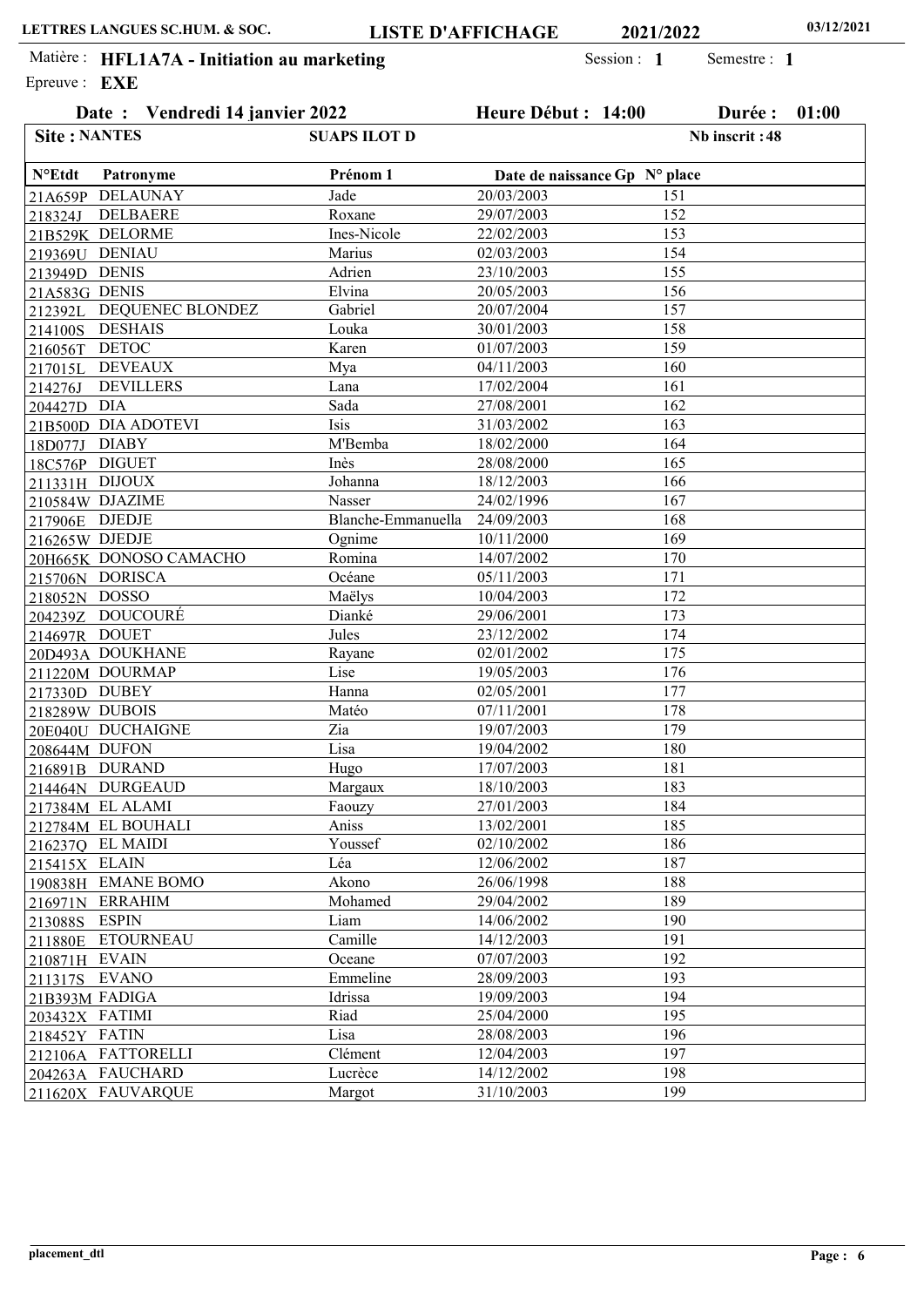<u>216215R FELICITÉ</u>

26/09/2002

200

Nelle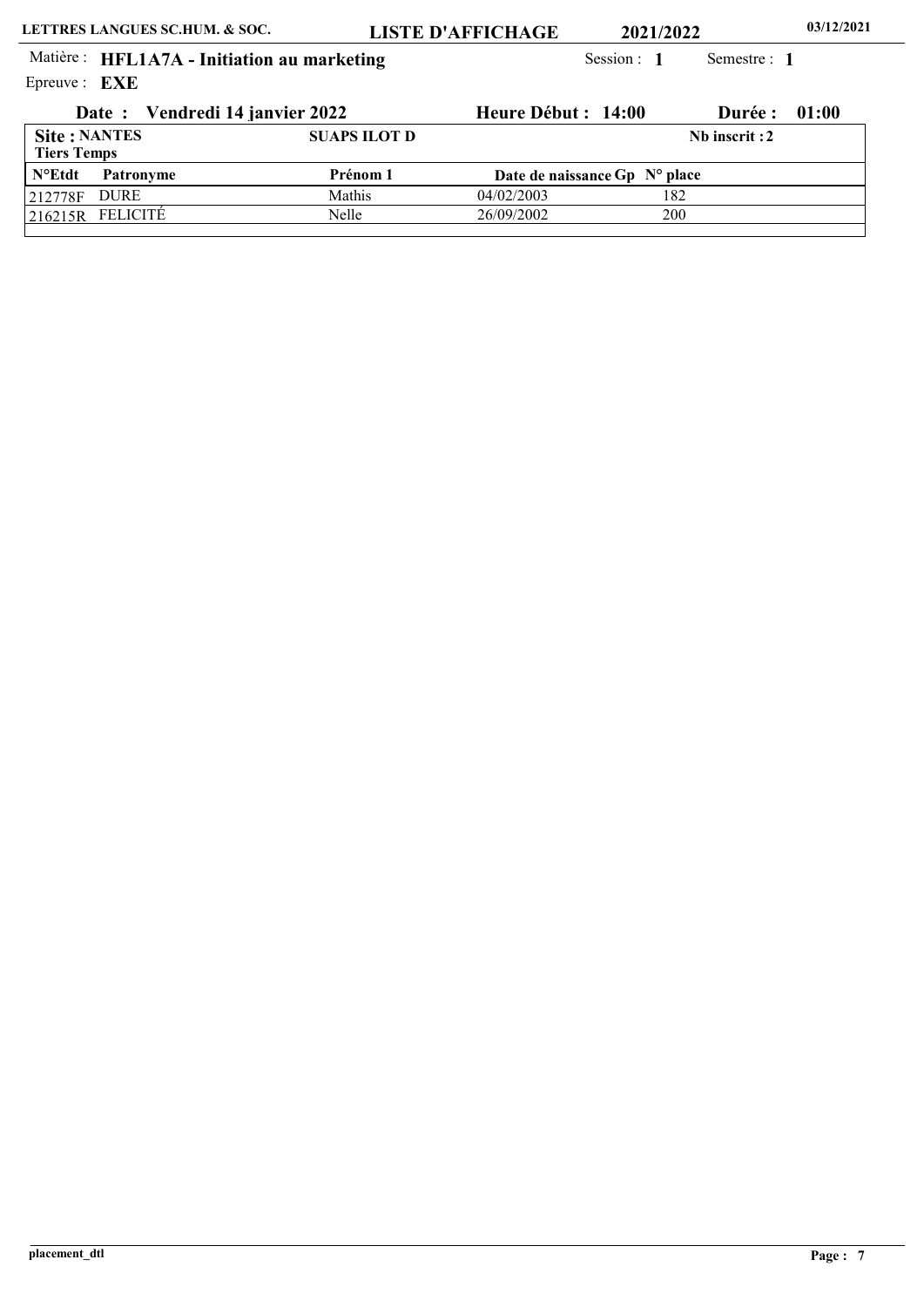212353T FERBER 211013M FERCHAUD 206541B FEZAA

Site : NANTES

215411S 211173L

N°Etdt

FLEURY FLORES FONSECA DA SILVA 216928R

Patronyme

218345G FONTENEAU

Epreuve : **EXE** Matière : HFL1A7A - Initiation au marketing Session : 1

Date : Vendredi 14 janvier

| 2022           | Heure Début : 14:00           | 01:00<br>Durée : |
|----------------|-------------------------------|------------------|
| SUAPS ILOT E   |                               | Nb inscrit: 49   |
| Prénom 1       | Date de naissance Gp N° place |                  |
| Evan           | 08/05/2003                    | 201              |
| Lylou          | 11/07/2003                    | 202              |
| Anis           | 14/06/2000                    | 204              |
| Ilana          | 28/08/2003                    | 205              |
| Carla          | 21/11/2003                    | 206              |
| Fabio          | 25/03/2003                    | 207              |
| Mathilde       | 28/12/2003                    | 208              |
| Jules          | 18/04/2003                    | 209              |
| Anthony        | 21/06/2003                    | 210              |
| Adeline        | 03/06/2003                    | 211              |
| Manon          | 28/06/2003                    | 212              |
| Angèle         | 14/06/2002                    | 213              |
| Marie          | 02/07/2002                    | 214              |
| Maria          | 31/05/2000                    | 215              |
| <b>Nicolas</b> | 25/06/2001                    | 216              |
|                |                               |                  |

| 219533Y FOSSE          |                                              | Jules     | 18/04/2003               | 209 |
|------------------------|----------------------------------------------|-----------|--------------------------|-----|
|                        | 217521L FOUASSON                             | Anthony   | 21/06/2003               | 210 |
|                        | 219178M FOUQUET                              | Adeline   | 03/06/2003               | 211 |
| 217359K FRADET         |                                              | Manon     | 28/06/2003               | 212 |
|                        | 211534D FRANCHETEAU                          | Angèle    | 14/06/2002               | 213 |
|                        | 210474B FRANÇOIS                             | Marie     | 02/07/2002               | 214 |
|                        | 21B891D FRISONE                              | Maria     | 31/05/2000               | 215 |
|                        | 21B606T FRIZON DE LAMOTTE DE<br><b>RÈGES</b> | Nicolas   | 25/06/2001               | 216 |
|                        |                                              |           |                          |     |
|                        | 21B895H GARAVELLO                            | Michela   | 18/06/1999<br>05/05/2003 | 217 |
|                        | 218938B GARÇON                               | Maëva     |                          | 218 |
|                        | 201117F GARNIER                              | Éva       | 31/07/2002               | 219 |
|                        | 212949R GARNIER                              | Lou       | 29/05/2003               | 220 |
|                        | 213976H_GAUVRIT                              | Enzo      | 10/10/2003               | 221 |
|                        | 216161H GEFFROY                              | Romane    | 22/08/2002               | 222 |
| 218440K GEFFRY         |                                              | Marvin    | 09/11/2002               | 223 |
|                        | 217720C GENTREAU                             | Sandra    | 05/03/2003               | 224 |
|                        | 216878M GERMANT                              | Léo       | 13/03/2002               | 225 |
|                        | 21B019F GERRO-NGOMBÉ                         | Louisette | 13/07/2000               | 226 |
|                        | 215410R GHAREZ                               | Mehdi     | 22/09/2000               | 227 |
|                        | 214172W GHERINA                              | Elias     | 02/02/2003               | 228 |
|                        | 215088R GHOUDI                               | Dania     | 13/11/2003               | 229 |
|                        | 212186M GODARD                               | Samantha  | 28/12/2002               | 230 |
|                        | 210653W GODO BILOMBOSIA                      | Jessica   | 05/09/2000               | 231 |
| 15D685L GOKSU          |                                              | Esra      | 16/08/1997               | 232 |
| 201109X GOMEL          |                                              | Sara      | 07/10/2002               | 233 |
|                        | 213993B GOUBAUD                              | Constance | 05/09/2003               | 234 |
|                        | 214168R GOURNET                              | Julie     | 14/08/2003               | 235 |
|                        | 212372P GRAYNI                               | Rachida   | 19/09/2003               | 236 |
|                        | 216648M GRIGNON                              | Noah      | 10/12/2003               | 237 |
|                        | 218410C GROISARD                             | Moana     | 10/08/2002               | 238 |
|                        | 216310U GROLLEAU                             | Luna      | 07/05/2003               | 239 |
| <u> 2123040</u> GUÉRIN |                                              | Paco      | 20/03/2003               | 240 |
|                        | 21E196J GUESSENND                            | Marc      | 12/12/2002               | 241 |
| 210412J                | <b>GUEYE SALL</b>                            | Abdou     | 02/01/1999               | 242 |
|                        | 2195950 GUILLARD                             | Lucas     | 26/09/2002               | 243 |
|                        | 217256Y GUILLAUME CONGAR                     | Érine     | 22/10/2003               | 244 |
|                        | 212903R GUILLOU                              | Gaëlle    | 26/07/2003               | 245 |
|                        | 211560G GUINEBAUD                            | Jade      | 04/08/2003               | 246 |
| 21A233B HAMON          |                                              | Cécile    | 26/03/2002               | 247 |
|                        | 212346L HAMRASS                              | Malak     | 30/10/2003               | 248 |
|                        | 217155N HANACHI                              | Assia     | 27/05/2003               | 249 |
|                        | 218329P HASSADE                              | Tariq     | 19/02/2003               | 250 |
|                        |                                              |           |                          |     |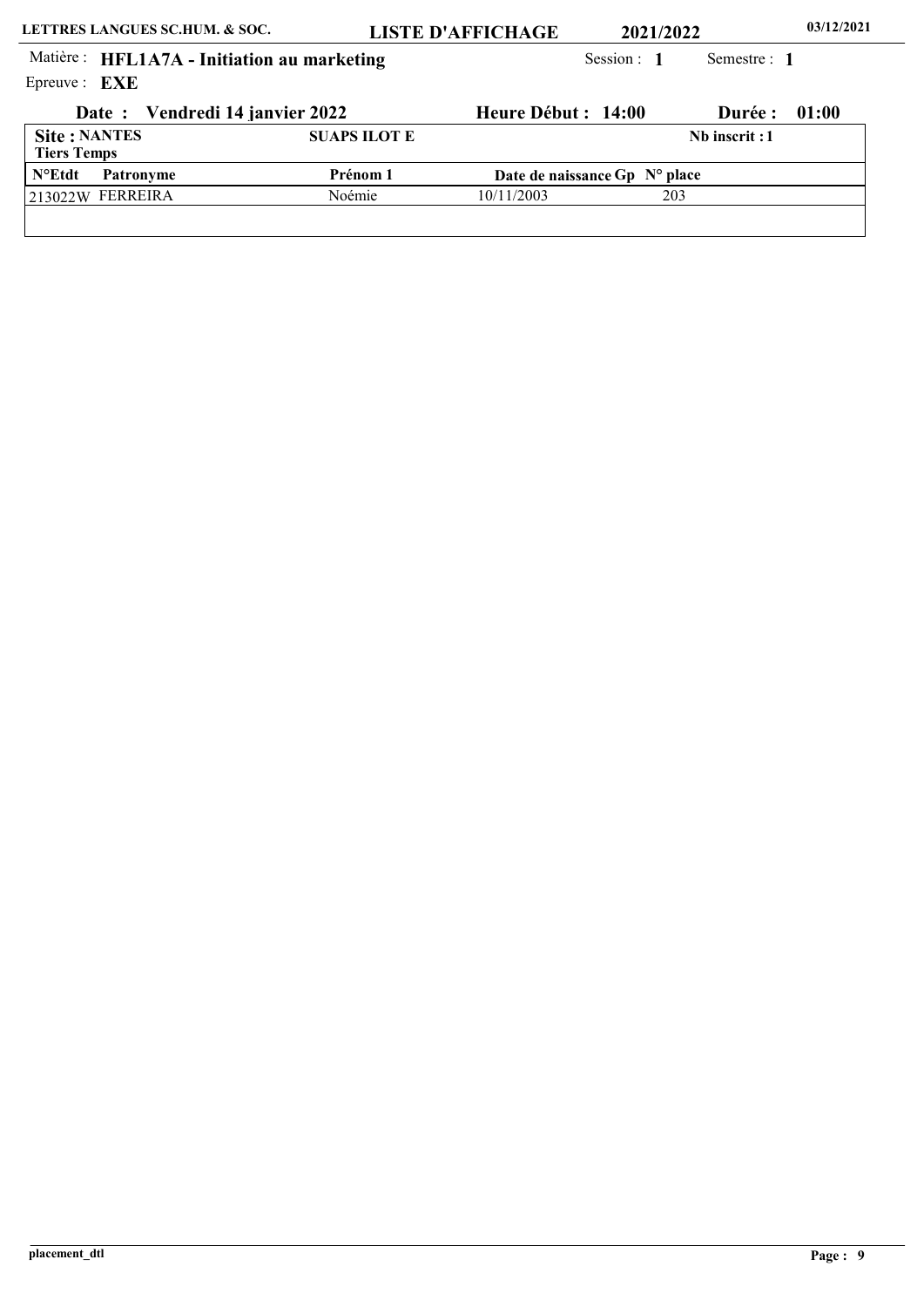Date : Vendredi 14 janvier 2022 Heure Début : 14:00 Durée : 01:00

Semestre : 1

Epreuve : **EXE** Matière : HFL1A7A - Initiation au marketing Session : 1

| <b>Site: NANTES</b>   |                       | <b>SUAPS ILOT F</b> |                               | Nb inscrit: 48 |
|-----------------------|-----------------------|---------------------|-------------------------------|----------------|
| $N^{\circ}$ Etdt      | Patronyme             | Prénom 1            | Date de naissance Gp N° place |                |
| 216691J               | <b>HASSOUNE</b>       | Maryem              | 20/10/2000                    | 251            |
|                       | 218084Y HAUDEGUAND    | Mae Li              | 29/07/2003                    | 252            |
|                       | 210940H HAUDOIRE      | Tya                 | 14/01/2003                    | 253            |
| 215768F HAZIMI        |                       | Karim               | 08/11/2000                    | 254            |
| <u>172244</u> X HERVÉ |                       | Marie               | 13/01/1999                    | 255            |
|                       | 210685F HEYBATLI      | Khanim              | 17/05/2000                    | 256            |
|                       | 211511D HILAIRET      | Noémie              | 14/10/2003                    | 257            |
| 219727J HOCDE         |                       | Mathis              | 06/01/2003                    | 258            |
|                       | 218565W HUMBERT       | Clémence            | 04/05/2003                    | 260            |
|                       | 211230Y HUMEAU        | Célia               | 15/08/2003                    | 261            |
|                       | 217706M IBRAHIMA      | Houriatti           | 07/03/2001                    | 262            |
|                       | 219500M IMONGO MANON  | Vladmir             | 05/01/1999                    | 264            |
| 214189P INKARI        |                       | Roxanne             | 11/07/2004                    | 265            |
| 213465C ISA           |                       | Irfan               | 10/07/2002                    | 266            |
| 214455D JAMIN         |                       | Chloe               | 20/06/2003                    | 267            |
| 213506X JAN           |                       | Hugo                | 14/10/2003                    | 268            |
|                       | 215227S JEANNEAU      | Alexandre           | 30/01/2003                    | 269            |
|                       | 211841M JIMENEZ       | Océane              | 10/09/2003                    | 270            |
|                       | 216033T JONQUEL       | Ludivine            | 14/01/2003                    | 271            |
| 217331E JOS           |                       | Marine              | 03/11/2003                    | 272            |
|                       | 218981Y_JOUAULT       | Elsa                | 27/04/2002                    | 273            |
| 215326A_JOUSSE        |                       | Josephine           | 27/12/2003                    | 274            |
| 215362P JUBIN         |                       | Klervi              | 27/02/2003                    | 275            |
|                       | 208165R KAISERS       | Noa                 | 14/07/2002                    | 276            |
| 211772M KAYA          |                       | Emre                | 26/02/2003                    | 277            |
|                       | 21C071Z KEBIR KHELLAL | Maroua              | 28/09/2003                    | 278            |
|                       | 204559X KHAMMACI      | Elyes               | 12/01/2002                    | 279            |
| 19G381U KONCA         |                       | Melike              | 20/11/1982                    | 280            |
|                       | 218051M KOUNIANGA     | Evrayne             | 23/08/2003                    | 281            |
| 211873X KUNZ          |                       | Lisa                | 14/10/2003                    | 282            |
|                       | 217901Z KURUÖZ        | Rüya                | 14/06/2003                    | 283            |
|                       | 214807L LABARRE       | Louisiane           | 25/09/2003                    | 284            |
| 217603A LABIDI        |                       | Alwan               | 24/05/2002                    | 285            |
|                       | 212399T LABREUIL      | Emilie              | 28/12/2003                    | 286            |
|                       | 216860S LAFOURCADE    | Inès                | 17/08/2003                    | 287            |
|                       | 21B761M LAMBEAU       | Sadji               | 21/12/2002                    | 288            |
|                       | 218127U LAMBERT       | Blodwen             | 28/03/2002                    | 289            |
|                       | 214399S LANDAIS       | Lorie               | 15/06/2003                    | 290            |
|                       | 214893E LANDRY        | Salomé              | 12/08/2003                    | 291            |
| 212721T LANNE         |                       | Yénaël              | 09/12/2003                    | 292            |
| 216414H_LAOUAS        |                       | Mohamed             | 21/11/2003                    | 293            |
| 214395N LAURIN        |                       | Arthur-Elie         | 12/08/2003                    | 294            |
|                       | 21A712X LAVENAN       | Hana                | 22/08/2001                    | 295            |
|                       | 211544P LAVERTU       | Noémie              | 05/02/2000                    | 296            |
|                       | 212026N LE BECHEC     | Liza                | 03/09/2003                    | 297            |
|                       | 187016D LE BRAZIDEC   | Tess                | 27/08/2000                    | 298            |
|                       | 215848S LE BRETONNIC  | Margot              | 19/06/2003                    | 299            |
|                       | 21B725Y LE CORRE      | Valentin            | 24/12/2002                    | 300            |
|                       |                       |                     |                               |                |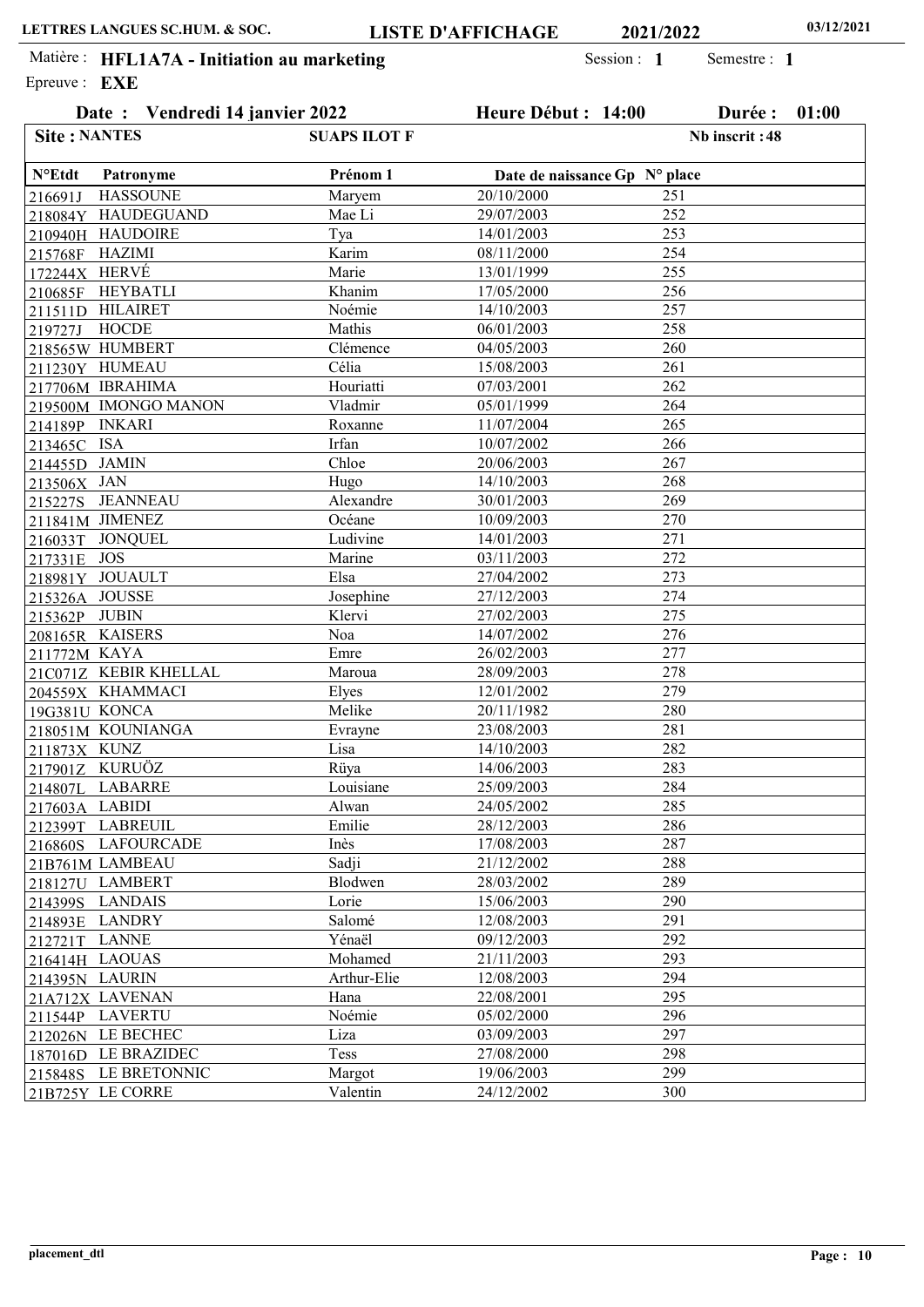21A700J IDRISS LODE

25/05/2000

263

Fatime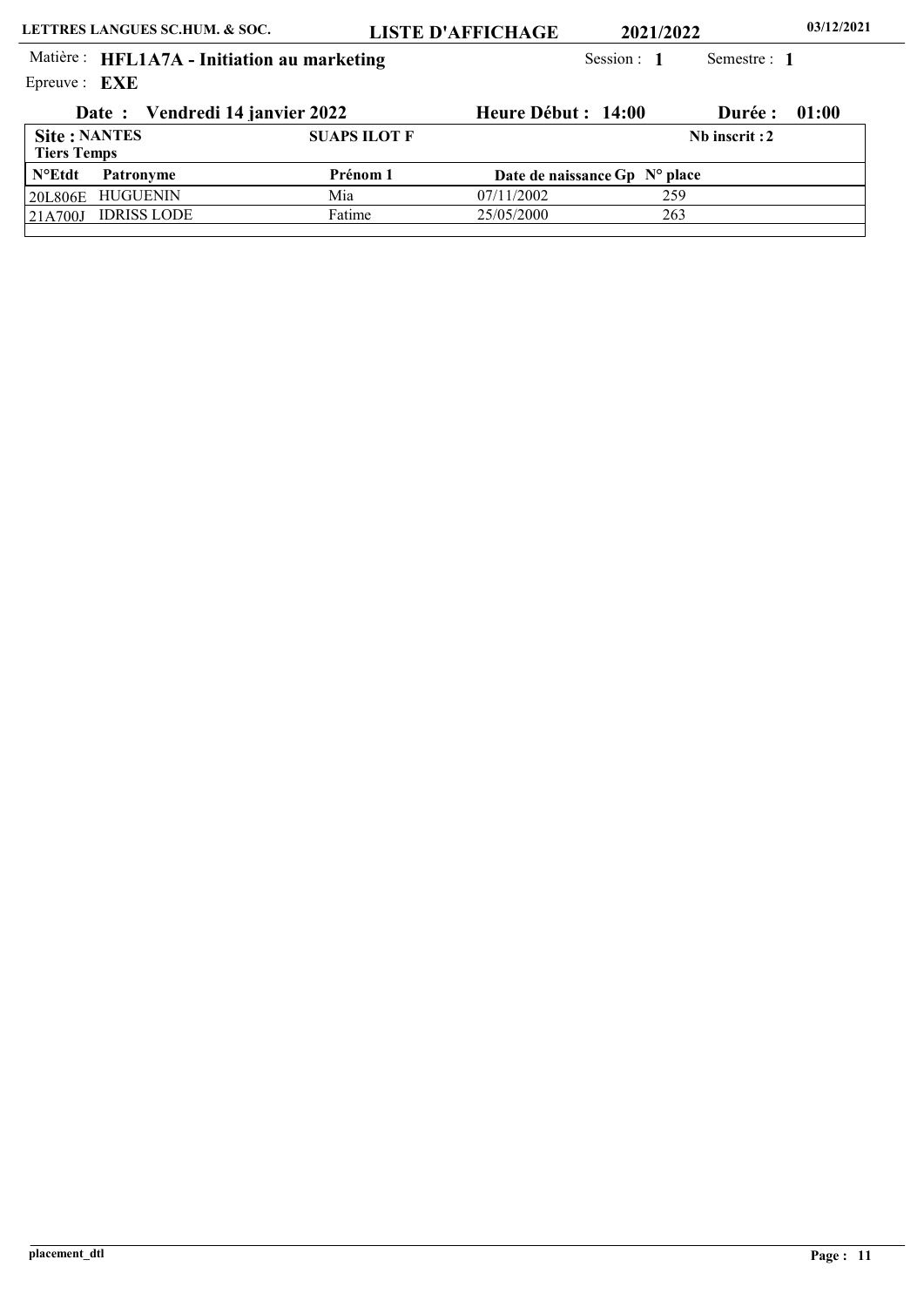| Date: Vendredi 14 janvier 2022 |                                        | Heure Début : 14:00 |                               | Durée : | 01:00          |  |
|--------------------------------|----------------------------------------|---------------------|-------------------------------|---------|----------------|--|
| <b>Site: NANTES</b>            |                                        | <b>SUAPS ILOT H</b> |                               |         | Nb inscrit: 49 |  |
| $N^{\circ}$ Etdt               | Patronyme                              | Prénom 1            | Date de naissance Gp N° place |         |                |  |
|                                | 21B471X LE GUIREC                      | Lylian              | 18/10/2003                    | 351     |                |  |
|                                | 203588R LE PICARD                      | Erwan               | 30/08/2002                    | 352     |                |  |
|                                | 211145F LE RAY                         | Wilfried            | 02/04/2002                    | 353     |                |  |
|                                | 211175N LE ROUX                        | Marion              | 11/03/2003                    | 354     |                |  |
| 218757E LEBRE                  |                                        | Elie-Lou            | 30/10/2003                    | 355     |                |  |
|                                | 211024Z LEBRETON                       | Mathis              | 28/04/2003                    | 356     |                |  |
|                                | 210884X LECLAIRE                       | Océane              | 17/04/2003                    | 357     |                |  |
|                                | 215974E_LEDOUX                         | Simon               | 23/03/2003                    | 358     |                |  |
|                                | 19L788Q LEFEUVRE                       | Emilie              | 26/02/2000                    | 359     |                |  |
| 190824S                        | LEFEUVRE- - MENDOZA<br><b>BECERRIL</b> | Gaida               | 18/04/2001                    | 360     |                |  |
|                                | 215424G LEMETEYER                      | Franco              | 27/10/2002                    | 362     |                |  |
| 213886K LEROY                  |                                        | Jeanne              | 25/12/2003                    | 363     |                |  |
| 202369R LEROY                  |                                        | Julie               | 22/09/2002                    | 364     |                |  |
|                                | 212020G LESAIN                         | Ludivine            | 01/01/2003                    | 365     |                |  |
| <u> 211851Y LIN</u>            |                                        | Jade                | 06/08/2003                    | 366     |                |  |
| 211311L                        | <b>LOIZEAU</b>                         | Julien              | 12/11/2003                    | 367     |                |  |
| 215016N LOIZEL                 |                                        | Clara               | 08/07/2003                    | 368     |                |  |
|                                | 211391Y LOREILLER                      | Héloïse             | 31/01/2003                    | 369     |                |  |
| 212154C_LUIS                   |                                        | Margot              | 04/12/2003                    | 370     |                |  |
|                                | 211939T LUISSEL                        | Eve                 | 02/11/2003                    | 371     |                |  |
| 219627A_LURON                  |                                        | Alwenn              | 14/11/2002                    | 372     |                |  |
|                                | 214965H_LUZURIC                        | Yann                | 13/01/2003                    | 373     |                |  |
| 211484Z MABO                   |                                        | Camille             | 26/09/2002                    | 374     |                |  |
| 204677A                        | <b>MACHADO DUQUES</b>                  | Milena              | 19/02/2001                    | 375     |                |  |
|                                | 211281D MACHU                          | Elèna               | 23/07/2004                    | 376     |                |  |
| 208242A                        | <b>MACKEIDY</b>                        | Rézatétie           | 06/05/2002                    | 377     |                |  |
|                                | 213064R MADELENEAU                     | Romane              | 31/07/2003                    | 378     |                |  |
| 217477N                        | MAGOMEDOVA                             | Aykhanym            | 02/02/2003                    | 379     |                |  |
|                                | 214642G MAHANO                         | Anaïs               | 08/04/2002                    | 380     |                |  |
| 207644A                        | <b>MAILLARD</b>                        | Agathe              | 24/11/2002                    | 381     |                |  |
| 214860T                        | MAILLE                                 | Antonin             | 26/06/2003                    | 382     |                |  |
|                                | 212107B MAKUNDÉ SONE DIPOKO            | Anaïs               | 16/12/2003                    | 383     |                |  |
| 216881Q                        | <b>MALLET</b>                          | Ambre               | 27/01/2003                    | 384     |                |  |
| 162959E                        | <b>MANESSE</b>                         | Romain              | 05/08/1998                    | 385     |                |  |
| 214744S                        | <b>MANGO QUADÉ</b>                     | Tayssa Neiama       | 28/10/2002                    | 386     |                |  |
| 190463A                        | <b>MANLIUS</b>                         | Geraldine           | 27/05/2000                    | 387     |                |  |
| 212395P                        | <b>MANSOUR BOUHADJAR</b>               | Marwa               | 23/05/2003                    | 388     |                |  |
| 217080G                        | <b>MAOULIDA</b>                        | Nafay               | 30/04/2003                    | 389     |                |  |
| 217324X                        | <b>MAPESSI</b>                         | Kenza               | 12/10/2003                    | 390     |                |  |
|                                | 21B388G MARCHEGAY                      | Hugo                | 09/08/2003                    | 391     |                |  |
| 214202D                        | <b>MARCOUX</b>                         | Juliette            | 21/01/2003                    | 392     |                |  |
|                                | 211619W_MARSAC                         | Ornella             | 06/04/2004                    | 393     |                |  |
| 210545D                        | <b>MARTEIL</b>                         | Karla               | 11/02/2002                    | 394     |                |  |
| 212108C                        | <b>MARTEL</b>                          | Elina               | 02/12/2002                    | 395     |                |  |
|                                | 217392W MARTINET                       | Alice               | 08/02/2003                    | 396     |                |  |
| 210452C                        | <b>MARTINET</b>                        | Angie               | 08/02/2003                    | 397     |                |  |
| 217398C                        | <b>MARTINET</b>                        | Rebecca             | 08/02/2003                    | 398     |                |  |
| 215337M                        | <b>MARY</b>                            | Camille             | 10/05/2003                    | 399     |                |  |
| 157374J                        | <b>MARZIN</b>                          | Anne-Sophie         | 07/10/1997                    | 400     |                |  |
|                                |                                        |                     |                               |         |                |  |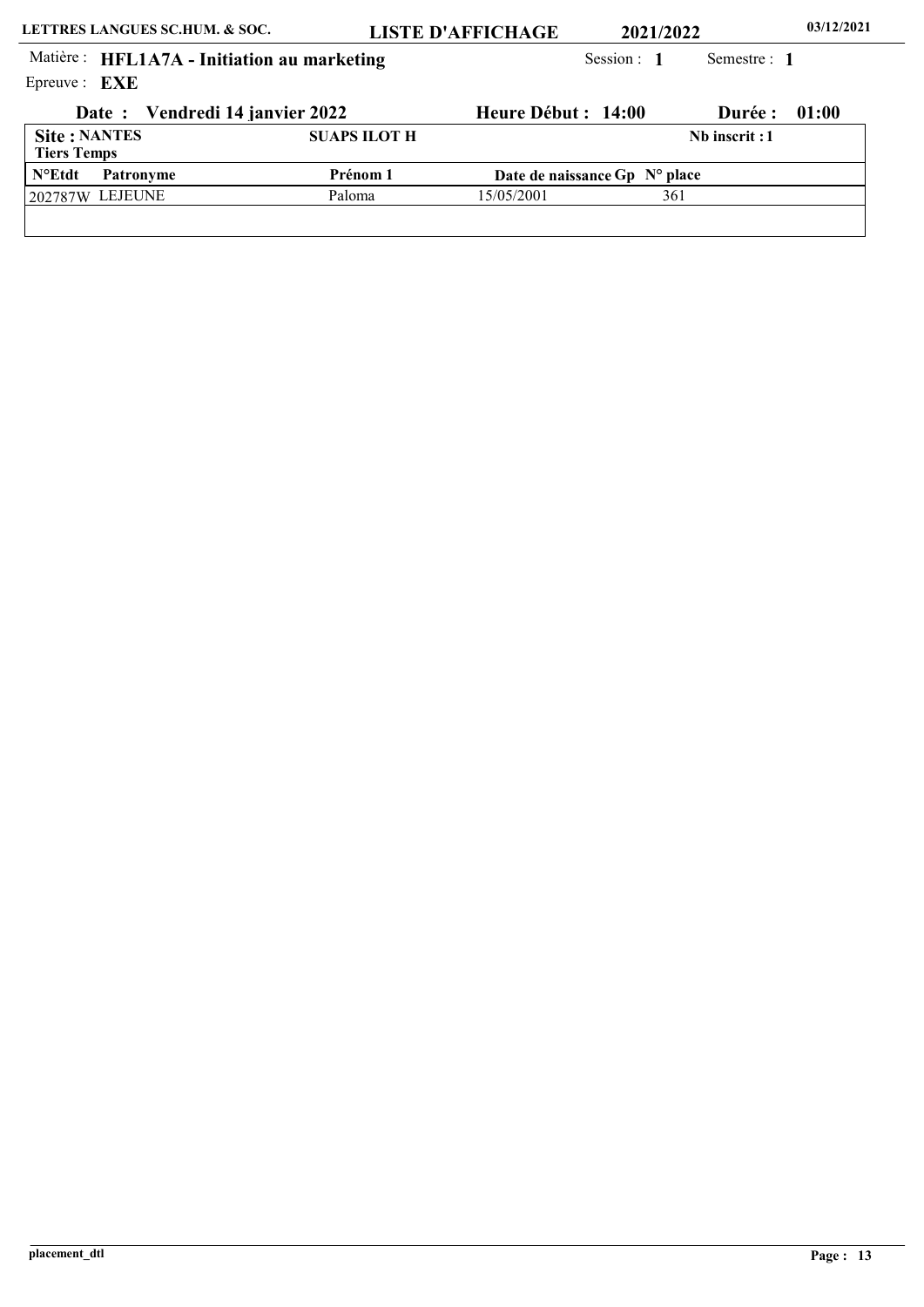| Date: Vendredi 14 janvier 2022 |                                | Heure Début : 14:00 |            | Durée :                       | 01:00          |  |
|--------------------------------|--------------------------------|---------------------|------------|-------------------------------|----------------|--|
| <b>Site: NANTES</b>            |                                | <b>SUAPS ILOT I</b> |            |                               | Nb inscrit: 48 |  |
| $N^{\circ}$ Etdt               | Patronyme                      | Prénom 1            |            | Date de naissance Gp N° place |                |  |
|                                | 215235B MAUBOUCHER             | Jade                | 14/05/2003 | 401                           |                |  |
|                                | 203433Y MAUDUIT                | Juliane             | 30/05/2002 | 402                           |                |  |
|                                | 217449H_MAUDUIT                | Lise-Hanae          | 05/04/2003 | 403                           |                |  |
| 213318S                        | MAURY                          | Sébastien           | 05/12/2003 | 404                           |                |  |
|                                | 218173U MAZEAU                 | Julien              | 13/10/1997 | 405                           |                |  |
| 211240J                        | <b>M'BAKI</b>                  | Darelle             | 05/04/2003 | 406                           |                |  |
|                                | 217669X MBANA-TIMBA            | Nehemie             | 22/05/2001 | 407                           |                |  |
|                                | 21A797P M'BEMBA                | Charlène            | 29/04/2003 | 408                           |                |  |
|                                | 215245M MEDJAKE                | Mélina              | 14/09/2004 | 409                           |                |  |
|                                | 217963R MEDJO AVEZO'O          | Sandrine            | 12/01/2002 | 410                           |                |  |
| 216707B MENDY                  |                                | Alliya              | 08/11/2003 | 411                           |                |  |
|                                | 215668X MERCERON               | Nicolas             | 13/02/2003 | 413                           |                |  |
|                                | 21B543A_MERZEG                 | Ilham               | 04/10/2003 | 414                           |                |  |
|                                | 217414U MESROUA                | Amjed               | 19/09/2003 | 415                           |                |  |
|                                | 13E890G MESSEGUEM              | Amina               | 03/08/1989 | 416                           |                |  |
|                                | 214402W MIJARES--TIGHA         | Charlotte           | 18/06/2003 | 417                           |                |  |
|                                | 210604S_MILOUDI                | Amar                | 07/07/2000 | 418                           |                |  |
| 204823J                        | <b>MINO</b>                    | Gabriel             | 08/12/2002 | 419                           |                |  |
|                                | 207807C MJIDOU                 | Manare              | 02/12/2002 | 420                           |                |  |
|                                | 189879Q MOHAMED                | Abris-Ben           | 31/08/1999 | 421                           |                |  |
| 215448H_MOLIN                  |                                | Clarisse            | 26/04/2003 | 422                           |                |  |
|                                | 217819K MONNIER                | Ellina              | 26/01/2003 | 424                           |                |  |
| 214554L                        | <b>MOREAU</b>                  | Rachel              | 19/02/2003 | 425                           |                |  |
|                                | 215439Y MORICEAU               | Leya                | 06/02/2004 | 426                           |                |  |
| 216166N MORIN                  |                                | Gilles              | 12/02/2003 | 427                           |                |  |
| 210740Q MORIN                  |                                | Tiffany             | 11/03/2002 | 428                           |                |  |
|                                | 213308G_MOUGEL                 | Elisa               | 26/12/2003 | 429                           |                |  |
|                                | 21B759K MURADOVA               | Sevinc              | 05/03/2001 | 430                           |                |  |
|                                | 214339C MUSSET                 | Vincenza            | 27/07/2000 | 431                           |                |  |
| 21A662S NAJIB                  |                                | Chantal             | 26/03/2002 | 432                           |                |  |
|                                | 210382B NAOUNOU                | Nelly               | 07/10/1999 | 433                           |                |  |
|                                | 209902E NASSER OSMAN           | Nourhane            | 06/12/2001 | 434                           |                |  |
|                                | 215080H NDIAYE                 | Maëva               | 07/02/2003 | 435                           |                |  |
|                                | 210945N NDOMBE                 | Adam                | 07/12/2003 | 436                           |                |  |
|                                | 211462A NDOUTOUME-AVELE        | Saëlye              | 09/01/2003 | 437                           |                |  |
| 211708S                        | <b>NEVOU</b>                   | Gwladys             | 15/07/2003 | 438                           |                |  |
| 212192T                        | N'GBANZO                       | Lauryne             | 15/08/2003 | 439                           |                |  |
|                                | 21A592R NICOLAS                | Romain              | 04/06/2003 | 440                           |                |  |
|                                | 212255M NOBLET                 | Floria              | 12/03/2003 | 441                           |                |  |
|                                | 213755S NORMAND                | Callista            | 22/05/2003 | 442                           |                |  |
| 213645Y NOUET                  |                                | Clélia              | 17/01/2003 | 443                           |                |  |
|                                | 216121P NTENA NDEKOLI          | Yannick             | 18/03/2003 | 444                           |                |  |
| 213862J                        | <b>ODEH</b>                    | Nosa                | 08/08/2001 | 445                           |                |  |
|                                | 21A795M OLIVEIRA DO NASCIMENTO | Esthefany           | 11/10/2003 | 446                           |                |  |
|                                | 214324L OLLIVIER               | Angeline            | 21/12/2003 | 447                           |                |  |
| 214859S                        | OROY                           | Enola               | 09/07/2003 | 448                           |                |  |
|                                | 21C483X OUMAR                  | Abakar              | 01/01/1999 | 449                           |                |  |
|                                | 216978W OUNZAR                 | Sara                | 29/07/2002 | 450                           |                |  |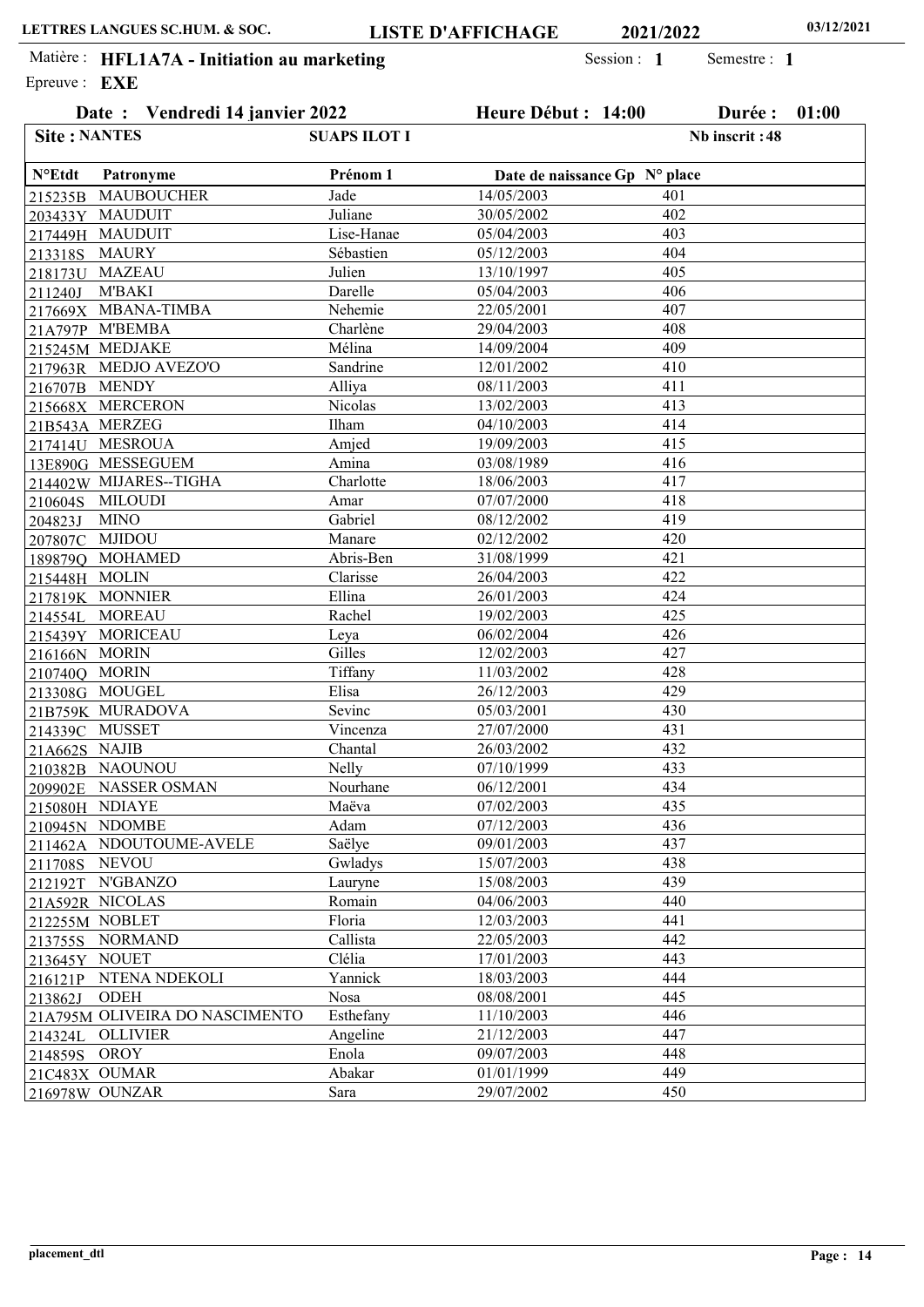219479P MOLLA ROUX

19/01/2001

423

Marie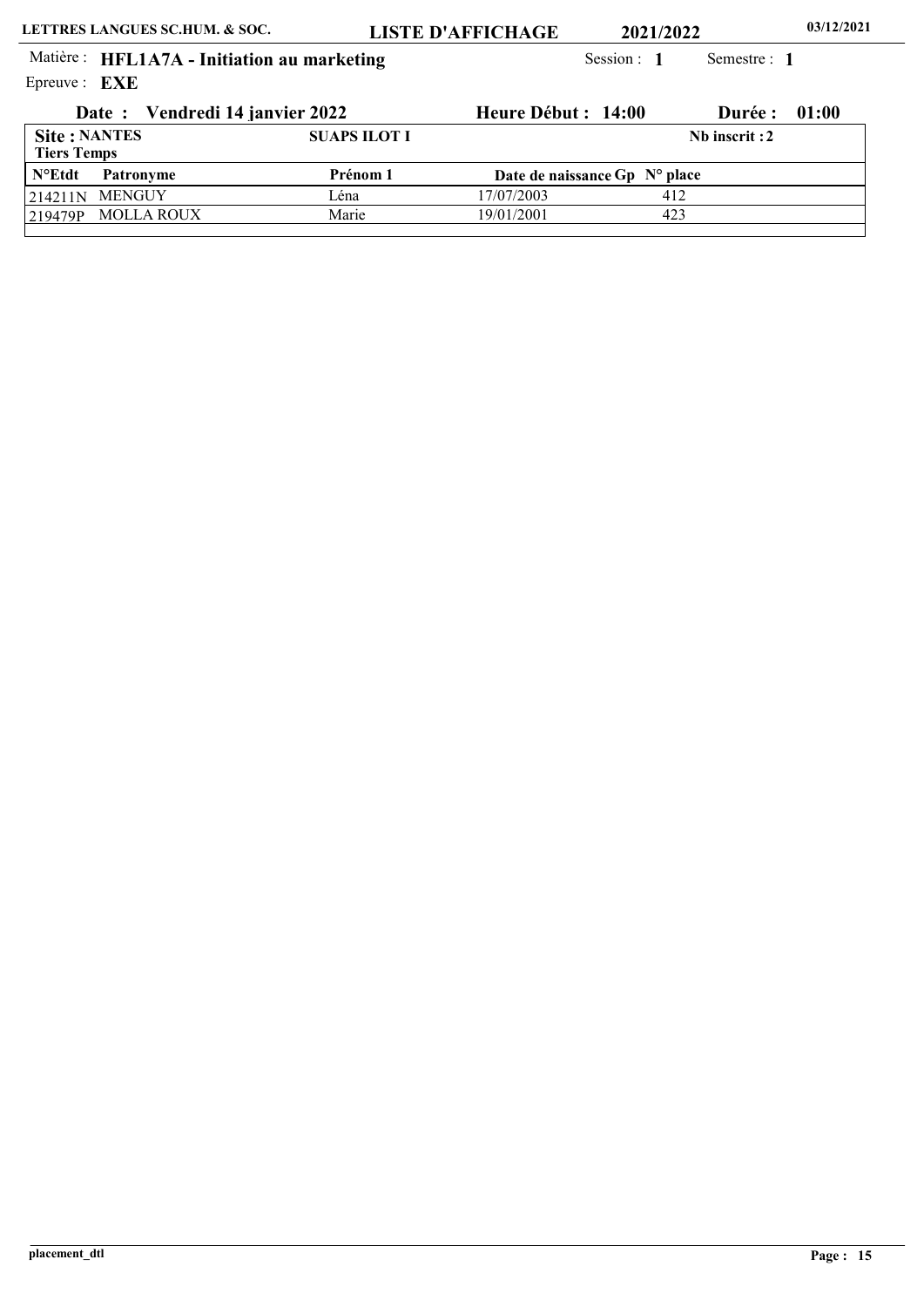Date : Vendredi 14 janvier 2022 Heure Début : 14:00 Durée : 01:00

Nb inscrit :50

Semestre : 1

Epreuve : **EXE** Matière : HFL1A7A - Initiation au marketing Session : 1

Site : NANTES SUAPS ILOT J

| <b>N°Etdt</b>  | Patronyme                     | Prénom 1         | Date de naissance Gp N° place |     |  |
|----------------|-------------------------------|------------------|-------------------------------|-----|--|
| 217302Y        | <b>PABOEUF</b>                | Nino             | 31/12/2001                    | 451 |  |
| 218186J        | <b>PAPA</b>                   | Alexandre        | 22/07/1999                    | 452 |  |
|                | 156054Z PARAGEAU              | Chloe            | 26/11/1997                    | 453 |  |
| 213883G PARAIS |                               | Sarah            | 16/09/2003                    | 454 |  |
| 212502F PASUT  |                               | Maëlys           | 11/02/2004                    | 455 |  |
|                | 219828T PATRON                | Axel             | 10/04/2003                    | 456 |  |
| 213152M PAUL   |                               | Agathe           | 25/02/2003                    | 457 |  |
|                | 215392X PAUTREMAT             | Gretch'En        | 28/04/2003                    | 458 |  |
| 193330R PAYET  |                               | Joshua           | 28/11/2001                    | 459 |  |
|                | 210962G PERRUCHOT             | Amine            | $\overline{12}/12/2002$       | 460 |  |
|                | 211196L PETITEAU              | Noa              | 12/02/2003                    | 461 |  |
| 212670N PETRY  |                               | Eléonore         | 16/05/2003                    | 462 |  |
|                | 219746E PHILOGENE             | Elsa             | 03/07/2003                    | 463 |  |
|                | 216634X PHIRI-ROCHCONGAR      | Titouan          | 16/09/2000                    | 464 |  |
| 188818M PICARD |                               | Eloan            | 23/06/2001                    | 465 |  |
|                | 213449K PIEDPLAT              | Flore            | 15/03/2003                    | 466 |  |
| 211565M PIERRE |                               | Shana            | 17/04/2003                    | 467 |  |
| 211828Y PINEAU |                               | Anaïs            | 07/11/2003                    | 468 |  |
| 210789T PINEAU |                               | Maëva            | 29/04/2002                    | 469 |  |
| 218674P PINEAU |                               | Pauline          | 25/11/2002                    | 470 |  |
| 214905S PINTAT |                               | Lola             | 11/12/2003                    | 471 |  |
| 213205U PIQUET |                               | Jeanne           | 11/02/2003                    | 472 |  |
|                | 212043G PLUCHINO              | Maëline          | 29/01/2002                    | 473 |  |
|                | 20A275C POILANE               | Anouck           | 06/08/2002                    | 474 |  |
|                | 212700W PONGUE                | Titouan          | 08/11/2002                    | 475 |  |
|                | 217394Y POTIRON               | Coline           | 05/07/2004                    | 476 |  |
|                | 202048S POULAIN               | Lison            | 06/11/2002                    | 477 |  |
| 200968T POUPA  |                               | Marine           | 11/11/2001                    | 478 |  |
|                | 211690Y PROIETTI              | Nicolo'          | 02/07/2003                    | 479 |  |
|                | 213298W PROVOST               | Marie            | 06/04/2003                    | 480 |  |
|                | 212414K PULEOTO               | Filimina         | 25/08/2002                    | 481 |  |
|                | 212195X QUESNEL               | Laly             | 08/01/2004                    | 482 |  |
|                | 201771R QUIRRION              | Chloé            | 15/06/2002                    | 483 |  |
|                | 211402K RABAUD                | Candice          | 29/04/2003                    | 484 |  |
|                | 18D149M RABETRANO             | Mianoka          | 14/12/2000                    | 485 |  |
| 211678K RACINE |                               | Cléa             | 11/08/2002                    | 486 |  |
|                | 211062Q RADIGOIS              | Astrid           | 26/09/1998                    | 487 |  |
|                | 169505U RAKOTOARIVELO         | <b>Baritiana</b> | 10/02/1999                    | 488 |  |
|                | 202559Y RASLAMBEKOVA          | Selima           | 24/07/2002                    | 489 |  |
| 214224C REBAÏ  |                               | Imane            | 17/05/2003                    | 490 |  |
| 187400W REDOR  |                               | Julia            | 21/12/1998                    | 491 |  |
|                | <b>REGIS</b>                  | Williane         | 17/04/2001                    | 492 |  |
| 202960J        |                               | Lola             | 04/01/2003                    | 493 |  |
| 212876M REIS   |                               |                  |                               |     |  |
|                | 208124X_RETAILLEAU            | Lilly            | 03/08/2002                    | 494 |  |
| 216746T        | REYNAGA PEIMBERT              | Emiliano         | 10/03/2002                    | 495 |  |
| 210948R REZGUI |                               | Yanis            | 12/10/2002                    | 496 |  |
|                | 200590H RICHARD               | Adèle            | 16/10/2002                    | 497 |  |
|                | 210543B RINGASSAMY-RAMALINGOM | Laurine          | 02/10/2002                    | 498 |  |
|                | 216794W RINGEARD              | Maxime           | 02/11/2003                    | 499 |  |
| 214133D RIOU   |                               | Morgane          | 04/08/2003                    | 500 |  |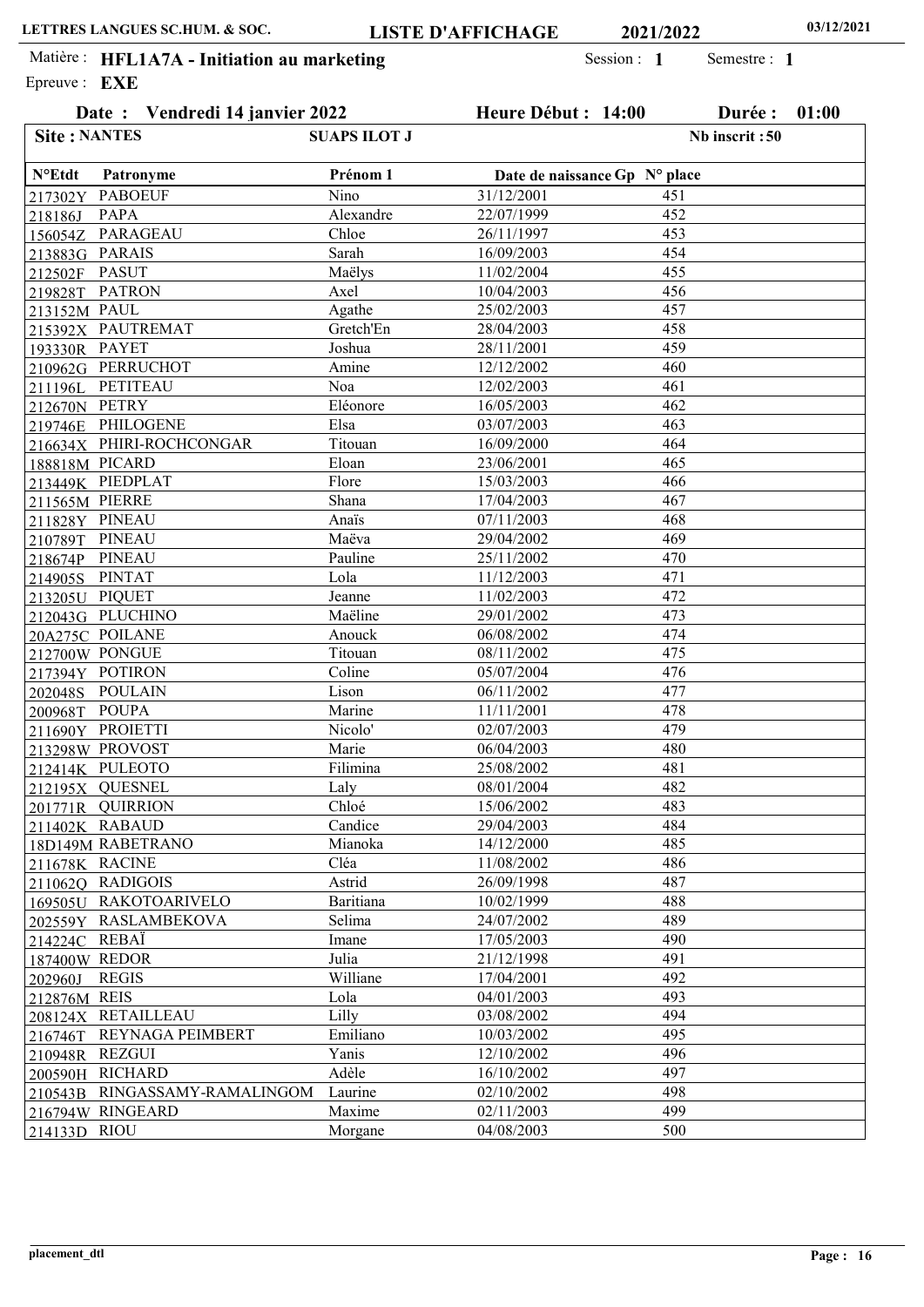|                     | Date: Vendredi 14 janvier 2022 |                     | Heure Début : 14:00 |                               | Durée :        | 01:00 |
|---------------------|--------------------------------|---------------------|---------------------|-------------------------------|----------------|-------|
| <b>Site: NANTES</b> |                                | <b>SUAPS ILOT N</b> |                     |                               | Nb inscrit: 50 |       |
| <b>N°Etdt</b>       | Patronyme                      | Prénom 1            |                     | Date de naissance Gp N° place |                |       |
|                     | 211205W RIVALLAND              | Louann              | 12/11/2003          | 651                           |                |       |
| 214045H ROBIN       |                                | John                | 10/11/2001          | 652                           |                |       |
| 217337L ROBIN       |                                | Louison             | 16/10/2003          | 653                           |                |       |
| 210805L             | <b>ROBIN</b>                   | Marion              | 17/11/2003          | 654                           |                |       |
|                     | 216104W ROGUET                 | Iris                | 06/10/2003          | 655                           |                |       |
|                     | 211965X ROGUET                 | Louane              | 23/10/2003          | 656                           |                |       |
|                     | 21B602P ROHART                 | Léo                 | 03/02/2003          | 657                           |                |       |
|                     | 213990Y ROUSTANG               | Nolan               | 26/02/2003          | 658                           |                |       |
|                     | 217876X RUAULT--MAZAN          | Luana               | 03/01/2003          | 659                           |                |       |
|                     | 205802Y RUNGGEARI              | Ayu                 | 23/05/2002          | 660                           |                |       |
|                     | 211668Z RUVALCABA FERNANDEZ    | Jorge               | 25/06/2000          | 661                           |                |       |
|                     | 218852H SADLER                 | Mathieu             | 01/10/2003          | 662                           |                |       |
|                     | 214438K SADOUN                 | Enzo                | 18/02/2003          | 663                           |                |       |
|                     | 211742E SAGIDOVA               | Khalimat            | 26/02/2002          | 664                           |                |       |
| 219374A SAHIN       |                                | Dimitri             | 13/10/1998          | 665                           |                |       |
| 213049A             | SAÏD                           | Soumaïa             | 28/03/2003          | 666                           |                |       |
|                     | 211712X SAINT FORT             | Scott               | 13/03/2002          | 667                           |                |       |
| 210546E             | <b>SAINT-CLOUD</b>             | Théo                | 21/04/2001          | 668                           |                |       |
| 216954U             | <b>SALLÉ</b>                   | Diane               | 05/04/2003          | 669                           |                |       |
|                     | 212354U SANCHEZ                | Inès                | 18/04/2000          | 670                           |                |       |
|                     | 210933A SANDRAS                | Enzo                | 12/11/2003          | 671                           |                |       |
|                     | 217417Y SARRAZIN               | Carla               | 08/10/2003          | 672                           |                |       |
|                     | 212440N SAUNIER                | Gaël                | 10/04/2003          | 673                           |                |       |
|                     | 201609Q SCHÉNA                 | Angélina            | 23/07/2001          | 674                           |                |       |
| 213701J             | <b>SCULO</b>                   | Jade                | 26/10/2003          | 675                           |                |       |
| 211495L             | <b>SELIN</b>                   | Valentine           | 30/04/2004          | 676                           |                |       |
|                     | 216621H SIENICHEVA             | Angelina            | 19/07/2003          | 677                           |                |       |
| 200794E             | <b>SILVA DE SOUSA</b>          | Yamille             | 06/12/2000          | 678                           |                |       |
| 210361D             | <b>SIRAUDEAU</b>               | Tristan             | 13/10/2002          | 679                           |                |       |
| 219446D             | SKOUTA                         | Ayoub               | 19/06/2002          | 680                           |                |       |
| 211211C SOILIHI     |                                | Rahnia              | 30/01/2003          | 681                           |                |       |
|                     | 211990Z SOIRANT                | Louna               | 11/10/2003          | 682                           |                |       |
|                     | 214060Z SOUFFOU                | Rahim               | 22/07/2003          | 683                           |                |       |
| 216803F             | <b>SOULARD</b>                 | Juliette            | 01/03/2003          | 684                           |                |       |
|                     | 211483Y STEPANYAN              | Asterik             | 16/11/2001          | 685                           |                |       |
|                     | 211419D TAMANG                 | Maya                | 13/05/2003          | 686                           |                |       |
| 210492W TANOH       |                                | Aboh                | 24/06/2003          | 687                           |                |       |
|                     | 21A244N TEILLIAIS              | Aziliz              | 24/04/2003          | 688                           |                |       |
| 215376E             | <b>THOMAS</b>                  | Anna                | 14/12/2003          | 689                           |                |       |
| 208558T             | <b>THOMAS</b>                  | Maxime              | 14/02/2001          | 690                           |                |       |
|                     | 216886W TILLARD                | Louise              | 09/10/2003          | 691                           |                |       |
|                     | <b>TOOBY</b>                   | Alice               | 09/10/2002          | 692                           |                |       |
| 205545T             |                                | Lydia               | 18/08/2003          | 693                           |                |       |
| 214484K TOUMI       | 211020U TOURBIER               | Matheo              | 17/05/2003          | 694                           |                |       |
|                     | 212013Z TRANCHANT              | Clémence            | 22/01/2003          | 695                           |                |       |
|                     | <b>TRONSON</b>                 | Yamine              | 25/09/2002          | 696                           |                |       |
| 210426Z             |                                | Arina               | 17/12/2002          | 697                           |                |       |
|                     | 214016B UDOVYCHENKO            |                     |                     |                               |                |       |
| 211800S             | <b>VALLÉE</b>                  | Alison              | 04/11/2003          | 698                           |                |       |
|                     | 213938R VARLET                 | Lilou               | 26/12/2003          | 699                           |                |       |
| 210855Q             | <b>VERDIER</b>                 | Mattéo              | 18/10/2001          | 700                           |                |       |